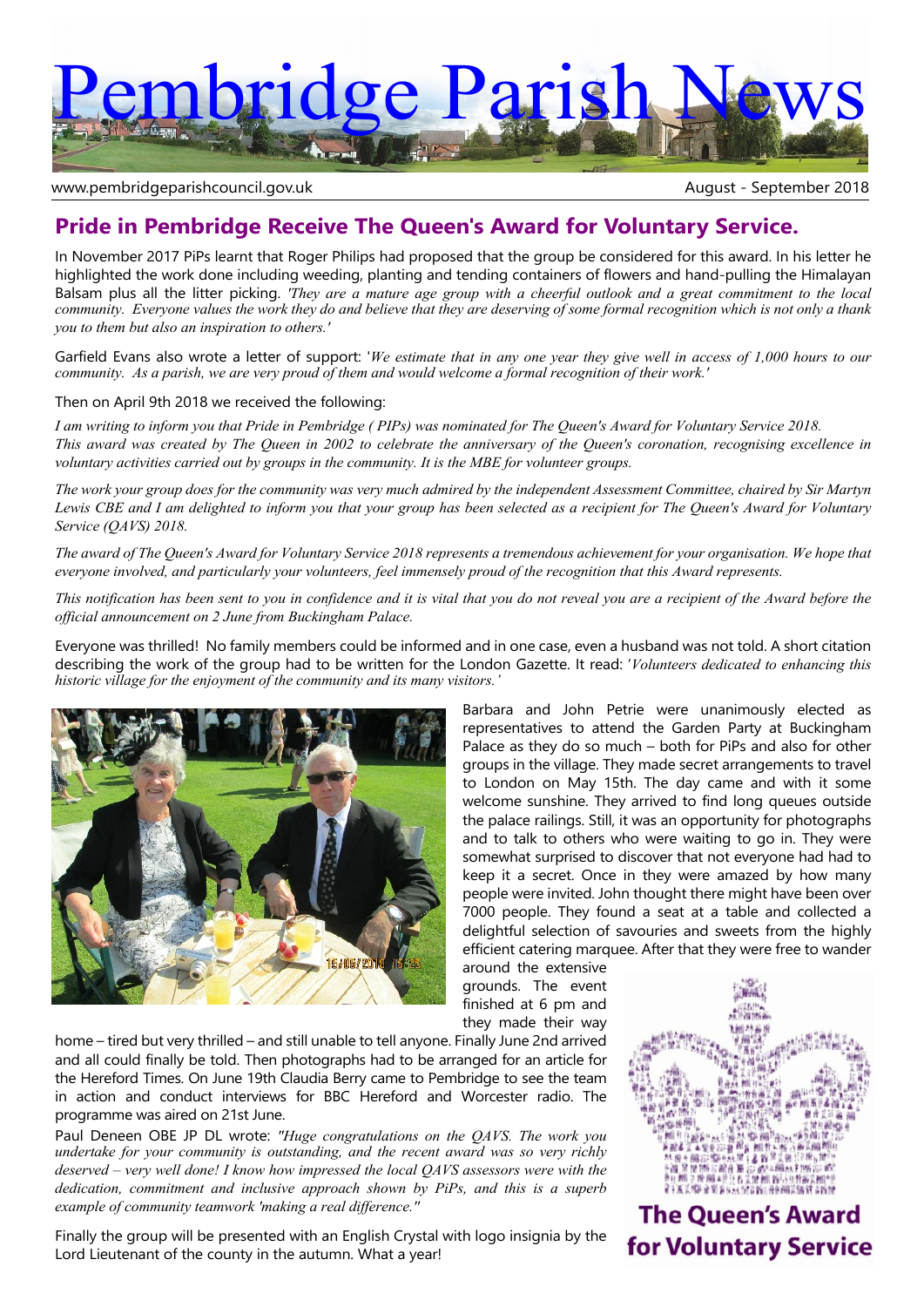# **Diary**

#### **AUGUST**

- 8th WI Garden Visit Wed \*
- **14th** WI Walk along canal at Brecon (Tues) \*
- **18th** PGNS Coffee Morning All Welcome  *Sat, 10.30 – 12 Village Hall*
- **28th** Tea at Steppes Tues 3 pm \*

## **SEPTEMBER**

- **5th** WI Trip to Aberdovey Wed \*
- **12th** WI Talk on Offa's Dyke \*  *Wed, 7 pm Village Hall*
- **15th** PGNS Coffee Morning All Welcome  *Sat, 10.30 – 12 Village Hall*
- **19th** WI Visit to Monkland Dairy and lunch Wed\*
- **22nd** Talgarth Male Voice Choir \*
- *Sat, St Mary's Church, Pembridge \**
- \* Details in Arrowvale Messenger

### **WI - Contact Marguerite Fothergill 01544 388279**

# **Kingspan - Can You Help?**

# **Pembridge Village Hall Bookings**

Please contact Lizzie Sharpe 01544 388488 for any enquiries

#### **Leominster Meeting Centre for people with dementia and carers** is seeking Trustees

Would you like to make a difference in our dementia friendly community?

Our Meeting Centre is leading the way in the UK and is recognised internationally.

We are particularly looking for a secretary and/or people who have fundraising experience and an interest in social media. Please note these are unpaid posts. You might also like to support us as a volunteer but not as a trustee. This might suit someone who is looking for some work experience and we would be very pleased to hear from you too.

If you have two to three hours to spare every week and are interested please contact:

Shirley Evans on 07827927204 or email dfleominster@gmail.com

Here at Kingspan Insulation, we're determined to do our part to support our natural environment. For over a decade, we've been working to constantly improve the sustainability of our practice and products. Community input has always been a crucial part of this process and we're now asking for as many people as possible to help us again by filling out a new survey. The sustainability survey can be accessed at: www.surveymonkey.co.uk/r/3WQS7SY

The anonymous responses will help to give us a better understanding of how well informed you feel about our practice, and how happy you are with the work we've done to date. It's also an opportunity for you to provide comments or suggestions on how we could improve our work in the future.

It only takes a few minutes to fill in, so if you get a spare moment, please do send us your feedback.



# Opening the Pte William Jones Memorial Gate in Pembridge churchyard.

Pte William Jones of 5th Battalion, The South Wales Borderers was killed in action 100 years ago at the age of 19. He is buried near Chambrecy. The gate forms part of the 8 mile Eardisland Memorial Walk dedicated to Pte Jones, who was born in Bearwood.

On 30th May 2018 at 18.00 hours the gate was opened by Alan Harrhy, President of Herefordshire Royal British Legion who was also a South Wales Borderer. Hugh Vernon, the founder of the Memorial walks initiative, spoke of Pte Jones war record as an infantry soldier who had been part of the British attack on Messines Ridge in June 1917 and then later at the Third Battle of Ypres and Passchendale. On 27th May 4000 German guns opened fire along a 24 mile stretch of the Allied lines begining the third Battle of the Aisne. The Battalion moved through to Chambrecy and Pte Jones fell early evening of May 1918. The Pembridge Bells were tolled 19 times, 100 years later, to commemorate the moment.

www.eardislandmemorialwalks.org.uk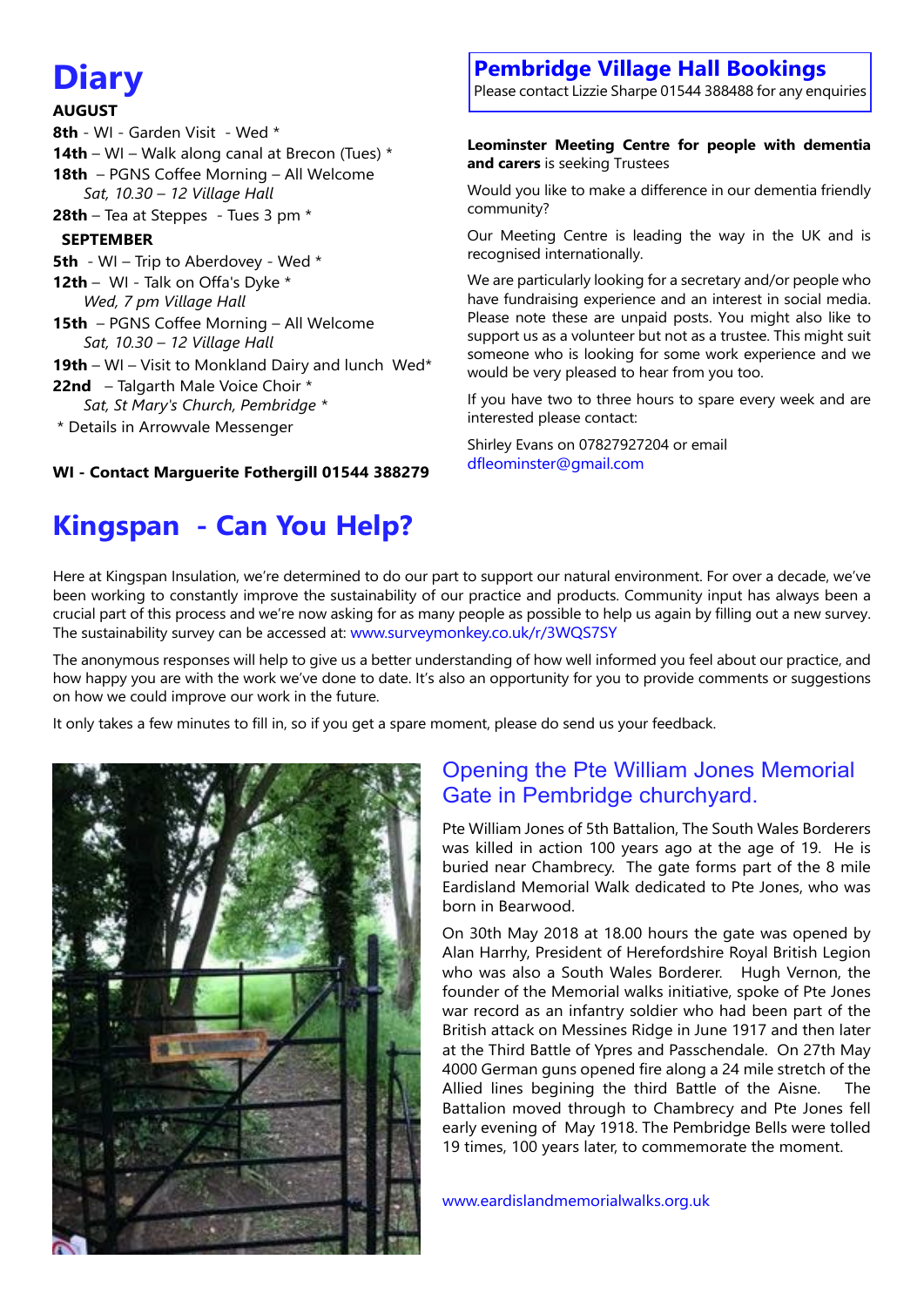# **Pembridge Parish Council**

From your local County Councillor Roger Phillips riphillips@herefordshire.gov.uk

#### **PEMBRIDGE VILLAGE RESURFACING**

This work is scheduled for **Monday 17th September to Friday 28th September** between 8 am and 5 pm.

This is the most significant work to be done in the village for 20 years, extending from the telephone exchange in the east, to the speed limit in the west. The works include the removal of top surfacing and the laying of a binder foundation for added strength to the highway, to give a quality surface with a duration of 25 years. Access outside the work times will be allowed, but clearly on a temporary surface.

I am in discussions with the engineers and the Parish Council regarding re- instating white lines down the middle of the main road. In three sections of the highway it is not wide enough and there is evidence that the lack of a middle line helps reduce vehicle speeds though villages like ours. Regrettably at this time there are no addition funds to enhance the two A44 entrances to the village but I will work with the PC and engineers on these being installed from money from residential developments in the village.

Clearly this work will cause disruption to residents, the school and businesses, but these dates were chosen after consultation. There is also a resurfacing programme in **Shobdon scheduled for 28 - 31st August.**

#### **HEREFORD BYPASS**

Following the consultation on the seven routes identified for the Hereford Bypass in spring, the Council is indicating the Red route for the bypass to the west of the city. The route chosen travels from the Abergavenny A465 highway avoiding the Belmont Abbey and House, crosses the river Wye with a high span bridge across to Breinton, accessing the Kings Arce road at the Bay Horse Inn and coming out on the Roman road between the new livestock market and mobile home settlement. It then turns right to cross the Cannon Pyon highway running in parallel to the Roman road to the A49. It will require the demolition of five houses and understandably local residents are very opposed to this and will probably seek some legal injunction on the project. The road is required to deal with the growth of Hereford, relieve traffic issues in the city, and maintain our service centre status. The proposed completion date is 2025.

#### **Our Community Support Officer Team**

I am pleased to see two new CSOs Emma Dune and Felix Rawlingson joining Dean Wall to look after us. They will be re introducing the monthly village surgeries and in the meantime will be doing speed monitoring in our villages – so you have been warned !

With the harvest season underway I am working with our CSO Team to remind farmers and growers about speeding, use of mobile phones, and mud on highways ( not a problem admittedly in the last weeks but I'm sure a potential problem when the weather breaks).



## **Parish Council News**

Congratulations to Pride in Pembridge group (PiPs) on receiving the Queen's Voluntary Award – Thank you for all your hard work in keeping Pembridge a wonderful place to live!

#### **Pembridge Neighbourhood Development Plan (PNDP).**

The Basic Conditions Statement and Consultation Statement have now been submitted to Herefordshire Council for the formal Regulation 15 consultation stage. See Pembridge Parish website.

These documents will be considered by Herefordshire Council who will start to prepare the way for an independent examination review - where they will test whether or not the draft neighbourhood plan or Order meets the basic conditions, and other matters set out in paragraph 8 of Schedule 4B to the Town and Country Planning Act 1990 (as amended). This then culminates in the Regulation 16 referendum, where all parishioners can vote on the final plan and make it a lawful document. All current information: www.herefordshire.gov.uk/directory\_record/3094/pembri dge\_neighbourhood\_development\_plan

#### **Footpaths & Hedges**

Thank you to all those landowners who have cleared the paths through their crops. Please can you all keep a check on them for any more overgrowth during the summer! A reminder to land/home owners that is your responsibility to ensure hedge cutting along pavements and footpaths is done. If you are asked to clear them and do not, the Parish Council can request Balfour Beatty to do the work. They will charge the owner. If you are out and about on the parish footpaths and find a problem please report it to the Footpaths Officer, Michael J Hancock or the Clerk.

#### **New Parish Website**

The Current Administrator of the Parish website will be retiring in October. Huge thanks to Bob Pierce for all his help and support in keeping the website running and regularly updated for so many years.

A new website has now been commissioned and it is hoped to be launched after the NDP is made. You will still be able to find all the regular Parish Council documents, updates and much more. Hopefully we will have extra features including a news and events page. There will be more information as the site develops!

#### **Next Parish Council Meeting Dates:**

There is no planned meeting for August.

Wednesday September 19th - Parish Hall 7.00pm.